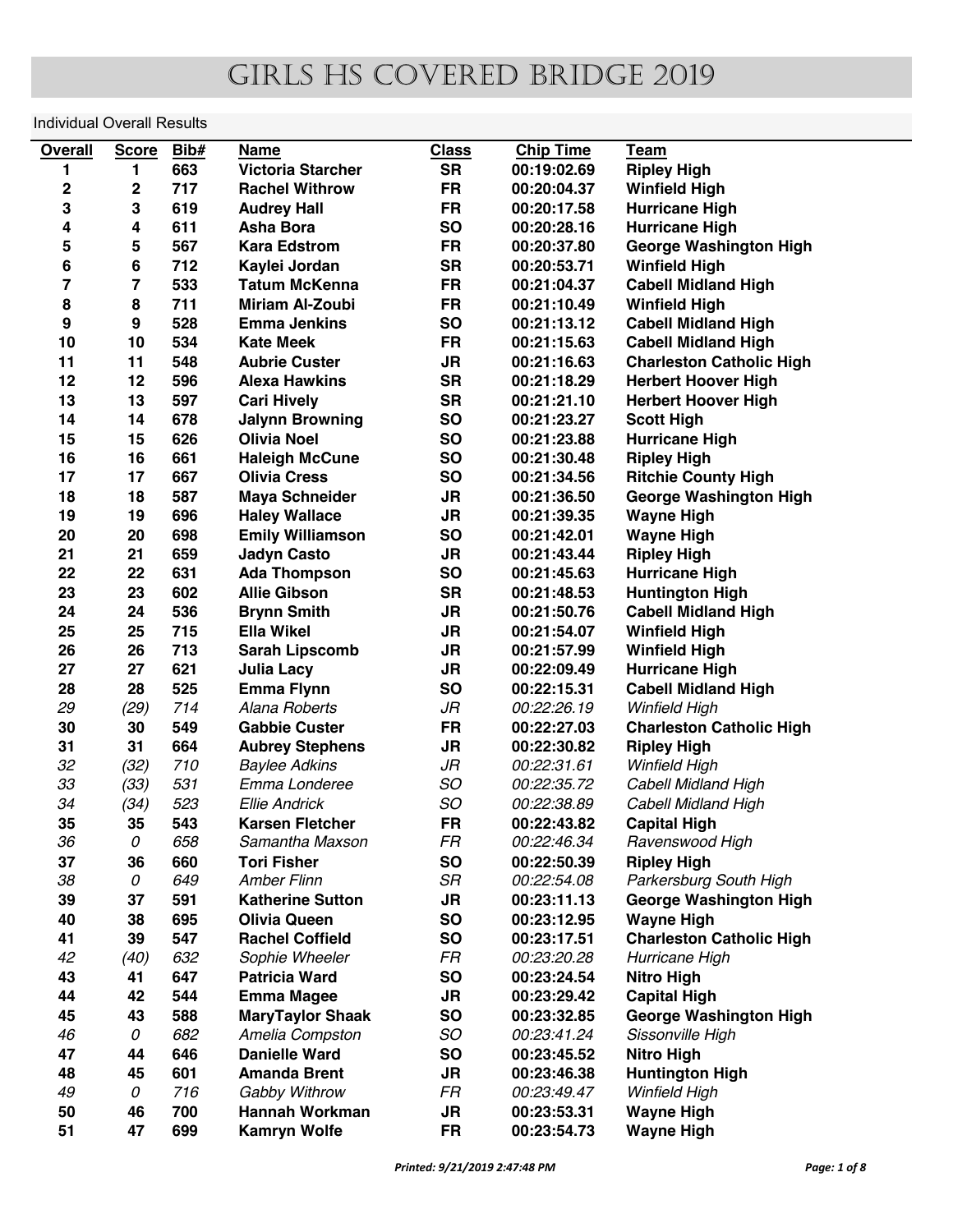| 52  | 48   | 554        | <b>Josie Kreitzer</b>      | <b>JR</b> | 00:24:00.73        | <b>Charleston Catholic High</b> |
|-----|------|------------|----------------------------|-----------|--------------------|---------------------------------|
| 53  | (49) | 610        | <b>Ashley Beasley</b>      | SO        | 00:24:06.16        | Hurricane High                  |
| 54  | (50) | 693        | Hannah Lester              | FR        | 00:24:12.75        | Wayne High                      |
| 55  | 0    | 629        | <b>Rileigh Snavely</b>     | <b>SR</b> | 00:24:14.18        | Hurricane High                  |
| 56  | 0    | 701        | <b>Britney Cochran</b>     | SR        | 00:24:17.50        | Westside High School            |
| 57  | 0    | 656        | Lydia Alfred               | SO        | 00:24:18.51        | Ravenswood High                 |
| 58  | 51   | 605        | <b>Elsa Meade</b>          | <b>FR</b> | 00:24:19.71        | <b>Huntington High</b>          |
| 59  | (52) | 662        | Daylin Rose                | SO        | 00:24:30.16        | <b>Ripley High</b>              |
| 60  | (53) | 697        | <b>Bailey Williamson</b>   | SR        | 00:24:33.45        | Wayne High                      |
| 61  | 0    | 688        | Jessica West               | FR        | 00:24:40.90        | South Charleston High           |
| 62  | 54   | 589        | <b>Arwa Siddig</b>         | <b>SO</b> | 00:24:45.93        | <b>George Washington High</b>   |
| 63  | 55   | 550        | <b>Emma Toliver Duffer</b> | <b>FR</b> | 00:24:49.52        | <b>Charleston Catholic High</b> |
| 64  | 56   | 674        | <b>Lillie Law</b>          | <b>SO</b> | 00:24:54.52        | <b>Ritchie County High</b>      |
| 65  | 0    | 541        | Hannah Wallace             | SO        | 00:24:57.28        | Cabell Midland High             |
| 66  | 0    | 615        | Olivia Gaines              | SR        | 00:24:58.94        | Hurricane High                  |
| 67  | 57   | 673        | <b>Chaslyn Jones</b>       | <b>SO</b> | 00:24:59.18        | <b>Ritchie County High</b>      |
| 68  | (58) | 572        | Ana Jimenez                | SO        | 00:25:03.97        | George Washington High          |
| 69  | 59   | 594        | <b>Lilah Coe</b>           | <b>JR</b> | 00:25:06.68        | <b>Herbert Hoover High</b>      |
| 70  | 60   | 641        | <b>Kira Pilloud</b>        | <b>FR</b> | 00:25:08.97        | <b>Nitro High</b>               |
| 71  | 0    | 648        | <b>Hayleigh Brick</b>      | FR        | 00:25:18.53        | Parkersburg South High          |
| 72  | (61) | 590        | Christina Sivaaprakasam    | <b>SR</b> | 00:25:21.75        | George Washington High          |
|     |      |            |                            |           |                    |                                 |
| 73  | 62   | 672        | <b>Addison Jones</b>       | JR        | 00:25:25.20        | <b>Ritchie County High</b>      |
| 74  | (63) | 665        | Grace Zuniga               | <b>SR</b> | 00:25:29.77        | <b>Ripley High</b>              |
| 75  | 0    | 654        | Gwen Wigal                 | SO        | 00:25:35.53        | Parkersburg South High          |
| 76  | 0    | 655        | Isabella Sang              | SO        | 00:25:35.77        | <b>Point Pleasant High</b>      |
| 77  | 64   | 603        | <b>Jaela Hawkins</b>       | <b>SO</b> | 00:25:36.76        | <b>Huntington High</b>          |
| 78  | 65   | 968        | Zoe Butcher                | <b>SO</b> | 00:25:40.58        | <b>Ritchie County High</b>      |
| 79  | 0    | 683        | Ava Curry                  | JR        | 00:25:42.85        | Sissonville High                |
| 80  | (66) | 675        | Alyvia Pittman             | SO        | 00:25:48.71        | <b>Ritchie County High</b>      |
| 81  | 0    | 578        | <b>Alexis McDaniel</b>     | SO        | 00:25:49.88        | George Washington High          |
| 82  | 0    | 539        | Hannah Stricker            | SO        | 00:25:49.89        | Cabell Midland High             |
| 83  | 67   | 640        | <b>Jayme Meadows</b>       | <b>FR</b> | 00:25:50.48        | <b>Nitro High</b>               |
| 84  | 0    | 650        | Jenna Harr                 | JR        | 00:25:58.26        | Parkersburg South High          |
| 85  | 68   | 607        | <b>Mackenzie Robertson</b> | <b>FR</b> | 00:26:00.92        | <b>Huntington High</b>          |
| 86  | 69   | 545        | Nola todd                  | <b>SO</b> | 00:26:05.33        | <b>Capital High</b>             |
| 87  | 0    | <i>530</i> | Natalie Leese              | FR        | <i>00:26:14.51</i> | Cabell Midland High             |
| 88  | 0    | 540        | Alicia Valdez              | FR        | 00:26:16.39        | <b>Cabell Midland High</b>      |
| 89  | (70) | 552        | <b>Nadia Flores</b>        | FR        | 00:26:18.03        | Charleston Catholic High        |
| 90  | (71) | 608        | Hannah Runyon              | JR        | 00:26:18.46        | Huntington High                 |
| 91  | 72   | 681        | <b>Laci Pritchard</b>      | <b>SO</b> | 00:26:22.93        | <b>Scott High</b>               |
| 92  | 0    | 614        | Mirielle Ferrell           | JR        | 00:26:23.57        | Hurricane High                  |
| 93  | (73) | 668        | <b>Kailey Dwire</b>        | SR        | 00:26:23.96        | <b>Ritchie County High</b>      |
| 94  | (74) | 558        | <b>Claire Smith</b>        | FR        | 00:26:24.35        | Charleston Catholic High        |
| 95  | 0    | 556        | Kayla Lucas                | SO        | 00:26:28.16        | Charleston Catholic High        |
| 96  | 0    | 526        | Zoe Hoopes                 | SR        | 00:26:29.94        | <b>Cabell Midland High</b>      |
| 97  | 0    | 565        | Jayla Boyd                 | FR        | 00:26:31.71        | George Washington High          |
| 98  | 0    | 684        | Samantha Dawson            | SR        | 00:26:37.37        | Sissonville High                |
| 99  | 0    | 624        | Maliah McCann              | SO        | 00:26:37.99        | Hurricane High                  |
| 100 | (75) | 606        | <b>Kylie Newman</b>        | FR        | 00:26:45.00        | Huntington High                 |
| 101 | 0    | 671        | <b>Ivy Hogue</b>           | FR        | 00:26:47.95        | <b>Ritchie County High</b>      |
| 102 | 0    | 561        | Anna Kate Ward             | SO        | 00:26:50.90        | Charleston Catholic High        |
| 103 | 0    | 520        | <b>Taylor Reedy</b>        | SO        | 00:27:03.96        | <b>Buffalo High</b>             |
| 104 | 0    | 571        | Leyla Hatfield             | SR        | 00:27:04.21        | George Washington High          |
| 105 | 76   | 595        | <b>Regan Geary</b>         | <b>FR</b> | 00:27:06.54        | <b>Herbert Hoover High</b>      |
| 106 | 0    | 581        | <b>Hannah Mullins</b>      | SO        | 00:27:07.16        | George Washington High          |
|     |      |            |                            |           |                    |                                 |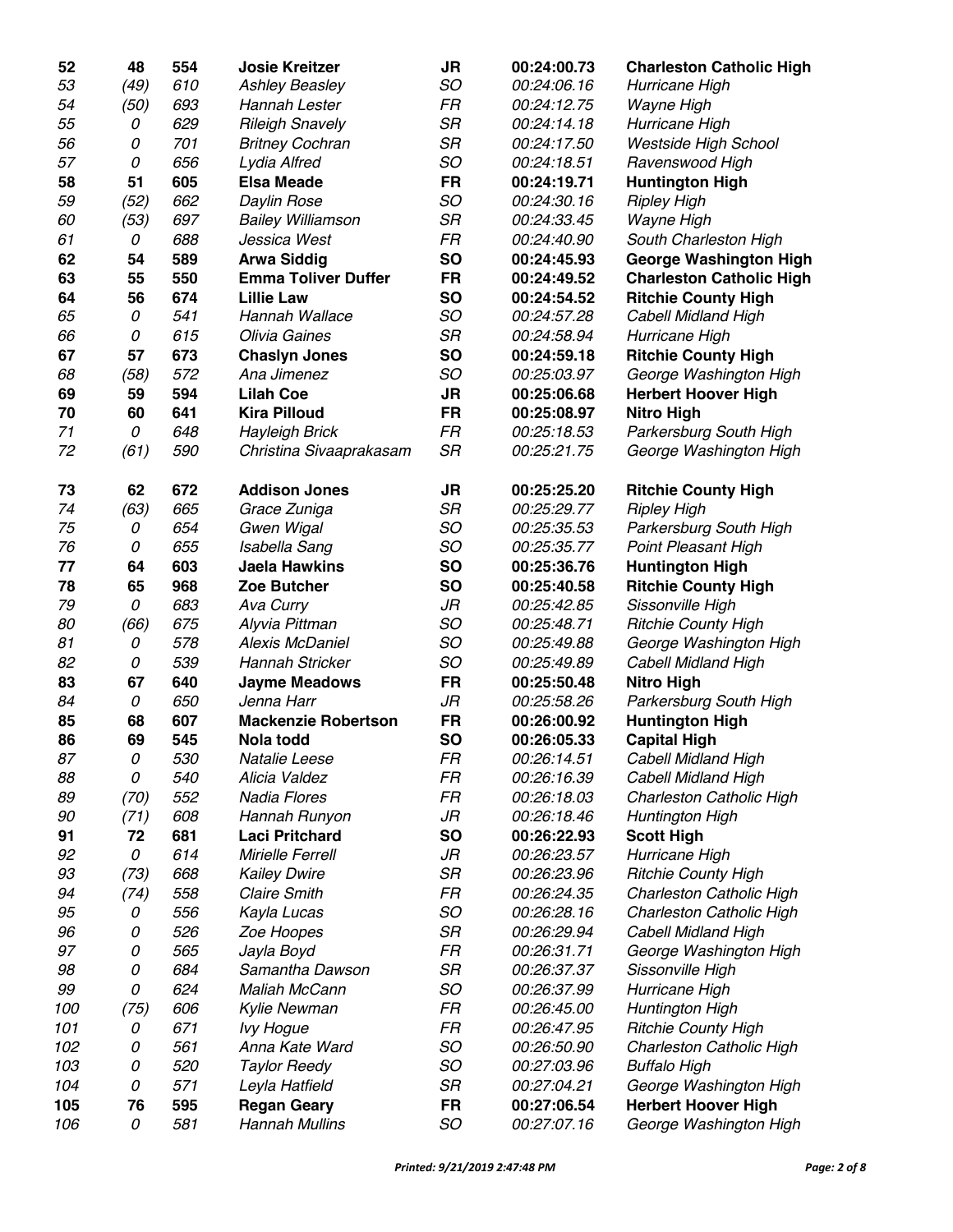| 107 | 0    | 628 | Madelaine Riddle        | JR        | 00:27:17.30 | Hurricane High             |
|-----|------|-----|-------------------------|-----------|-------------|----------------------------|
| 108 | 0    | 559 | <b>Lily Stone</b>       | FR        | 00:27:19.90 | Charleston Catholic High   |
| 109 | 0    | 537 | <b>Alexis Stevenson</b> | JR        | 00:27:21.18 | <b>Cabell Midland High</b> |
| 110 | 0    | 625 | <b>Brogan McPherson</b> | SO        | 00:27:29.74 | Hurricane High             |
| 111 | 77   | 677 | <b>Sadie Asbury</b>     | <b>FR</b> | 00:27:31.15 | <b>Scott High</b>          |
| 112 | 0    | 560 | Samantha Swisher        | FR        | 00:27:37.39 | Charleston Catholic High   |
| 113 | 0    | 576 | Sydney Krivonyak        | SO        | 00:27:38.21 | George Washington High     |
| 114 | 78   | 679 | <b>Alyssa Dunlap</b>    | <b>SR</b> | 00:27:40.30 | <b>Scott High</b>          |
| 115 | 0    | 562 | Marce Wheeler           | FR        | 00:27:41.65 | Charleston Catholic High   |
| 116 | 0    | 577 | Lexi Leeber             | SO        | 00:27:50.77 | George Washington High     |
| 117 | 0    | 569 | Savannah Graley         | SO        | 00:27:53.81 | George Washington High     |
| 118 | 79   | 542 | <b>Mary Canterbury</b>  | <b>JR</b> | 00:28:00.41 | <b>Capital High</b>        |
| 119 | 80   | 598 | <b>Kaycee Johnson</b>   | <b>SO</b> | 00:28:03.65 | <b>Herbert Hoover High</b> |
| 120 | 0    | 657 | <b>Taylor Heath</b>     | JR        | 00:28:04.52 | Ravenswood High            |
| 121 | 0    | 563 | Alexa Bostic            | SO        | 00:28:05.52 | George Washington High     |
| 122 | 0    | 584 | Ava Pierson             | SO        | 00:28:08.32 | George Washington High     |
| 123 | 0    | 518 | Leslie Armstrong        | FR        | 00:28:12.62 | <b>Buffalo High</b>        |
| 124 | 81   | 546 | <b>Kyra Vaughn</b>      | <b>SO</b> | 00:28:20.30 | <b>Capital High</b>        |
| 125 | 0    | 604 | Caitlyn Hutchison       | FR        | 00:28:23.27 | Huntington High            |
| 126 | 0    | 555 | Liz Litton              | SO        | 00:28:29.13 | Charleston Catholic High   |
| 127 | 0    | 669 | Sara Goff               | SO        | 00:28:32.69 | <b>Ritchie County High</b> |
| 128 | 0    | 538 | <b>Molly Stevenson</b>  | JR        | 00:28:39.45 | <b>Cabell Midland High</b> |
| 129 | 0    | 617 | Kailyn Haddox           | FR        | 00:28:40.74 | Hurricane High             |
| 130 | 82   | 637 | <b>Kayle Kauff</b>      | <b>FR</b> | 00:28:49.81 | <b>Nitro High</b>          |
| 131 | 0    | 685 | Gracie Minney           | FR        | 00:28:55.95 | Sissonville High           |
| 132 | 0    | 686 | Kayla Granger           | FR        | 00:29:11.81 | South Charleston High      |
| 133 | 0    | 593 | Lorelei Wright          | FR        | 00:29:12.36 | George Washington High     |
| 134 | 0    | 575 | Catherine Korwan        | <b>SR</b> | 00:29:15.17 | George Washington High     |
| 135 | 0    | 705 | Abby Lusk               | FR        | 00:29:16.44 | Westside High School       |
| 136 | 0    | 676 | Marissa Scott           | FR        | 00:29:18.02 | <b>Ritchie County High</b> |
| 137 | (83) | 642 | Emma Simmons            | FR        | 00:29:19.44 | Nitro High                 |
| 138 | 84   | 680 | <b>Sara Ellis</b>       | <b>SR</b> | 00:29:20.99 | <b>Scott High</b>          |
| 139 | (85) | 639 | Lauren McClung          | JR        | 00:29:30.75 | Nitro High                 |
| 140 | 0    | 524 | <b>Ryann Davis</b>      | SR        | 00:29:32.38 | <b>Cabell Midland High</b> |
| 141 | 0    | 633 | <b>Kylee Adkins</b>     | SO        | 00:29:33.67 | <b>Lincoln County High</b> |
| 142 | 0    | 529 | Caitlin Leedy           | <b>SR</b> | 00:30:11.93 | <b>Cabell Midland High</b> |
| 143 | 0    | 570 | Aya Hasino              | SO        | 00:30:26.74 | George Washington High     |
| 144 | 0    | 568 | Elaine Goldman          | SR        | 00:30:31.54 | George Washington High     |
| 145 | 0    | 689 | <b>Abby Browning</b>    | JR        | 00:30:38.63 | Wayne High                 |
| 146 | 0    | 630 | Paige Stewart           | SO        | 00:30:50.33 | Hurricane High             |
| 147 | 0    | 564 | Amelia Bowers           | SO        | 00:30:54.47 | George Washington High     |
| 148 | 0    | 636 | Teaghan Beasley         | SO        | 00:31:02.18 | Nitro High                 |
| 149 | 0    | 592 | <b>Frances Tiffey</b>   | FR        | 00:31:14.08 | George Washington High     |
| 150 | 0    | 612 | <b>Emily Cecil</b>      | SO        | 00:31:29.64 | Hurricane High             |
| 151 | 0    | 692 | Grace Haffer            | SR        | 00:31:31.34 | Wayne High                 |
| 152 | 0    | 553 | <b>Kelly Hayes</b>      | <b>SR</b> | 00:31:42.55 | Charleston Catholic High   |
| 153 | 0    | 580 | Kayla Morris            | FR        | 00:32:01.11 | George Washington High     |
| 154 | 0    | 566 | Emma Del Torto          | SO        | 00:32:02.30 | George Washington High     |
| 155 | 0    | 644 | Danielle Thor           | FR        | 00:32:12.97 | Nitro High                 |
| 156 | 0    | 532 | Karsyn Lovejoy          | JR        | 00:32:30.79 | <b>Cabell Midland High</b> |
| 157 | 0    | 687 | Kameryn Lynch           | SO        | 00:32:33.57 | South Charleston High      |
| 158 | 0    | 557 | <b>Molly Murphy</b>     | FR        | 00:32:35.57 | Charleston Catholic High   |
| 159 | 0    | 635 | <b>Audrey Vance</b>     | SO        | 00:32:46.77 | <b>Lincoln County High</b> |
| 160 | 0    | 618 | <b>Maddie Hager</b>     | JR        | 00:33:02.54 | Hurricane High             |
| 161 | 0    | 551 | <b>Alexis Elkins</b>    | <b>SR</b> | 00:33:12.61 | Charleston Catholic High   |
| 162 | 0    | 585 | Madelyn Pittman         | JR        | 00:33:59.62 | George Washington High     |